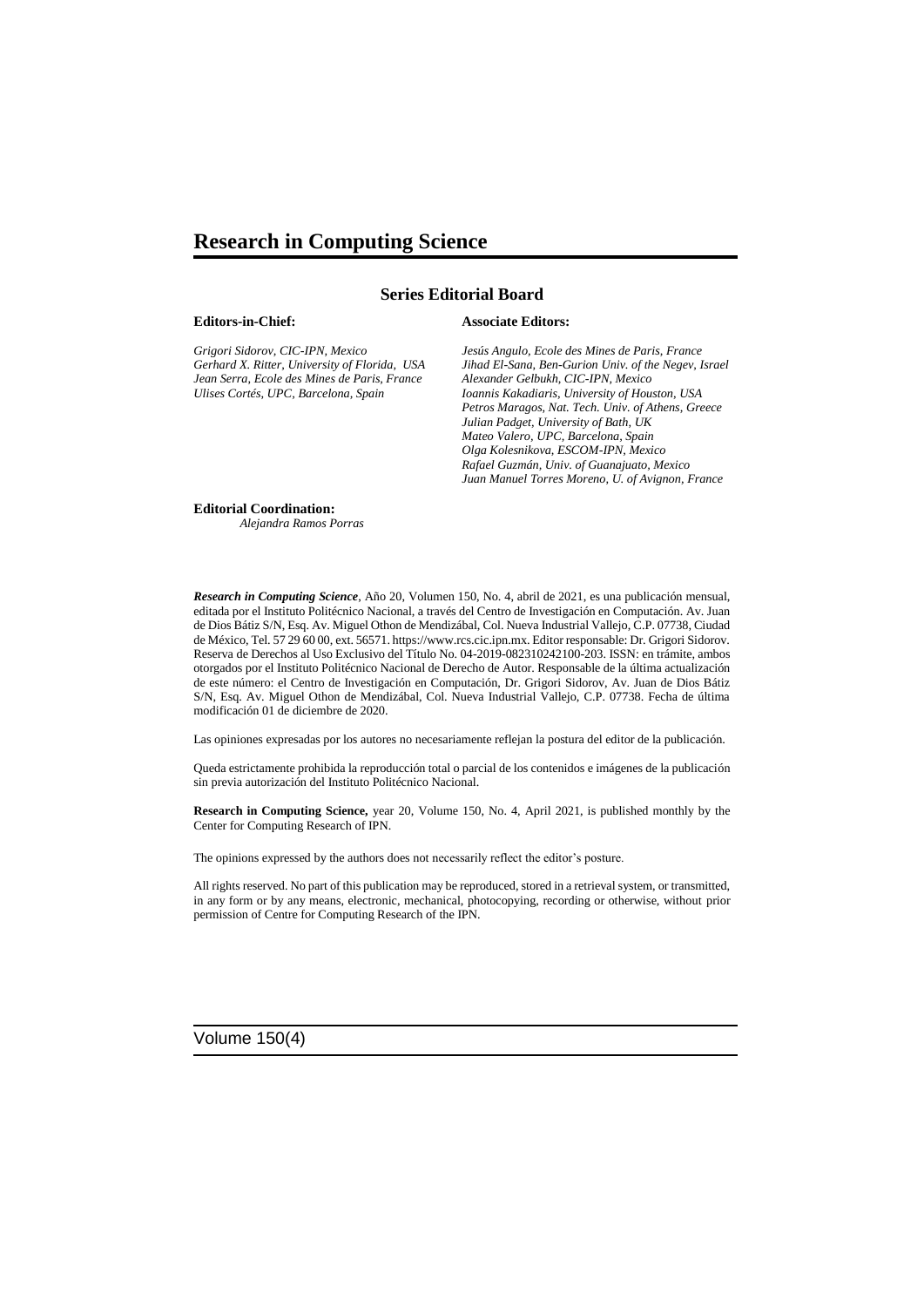# **Advances in Information Technology**

**Germán Ríos Toledo Fernando Pech May (eds.)**









Instituto Politécnico Nacional, Centro de Investigación en Computación México 2021